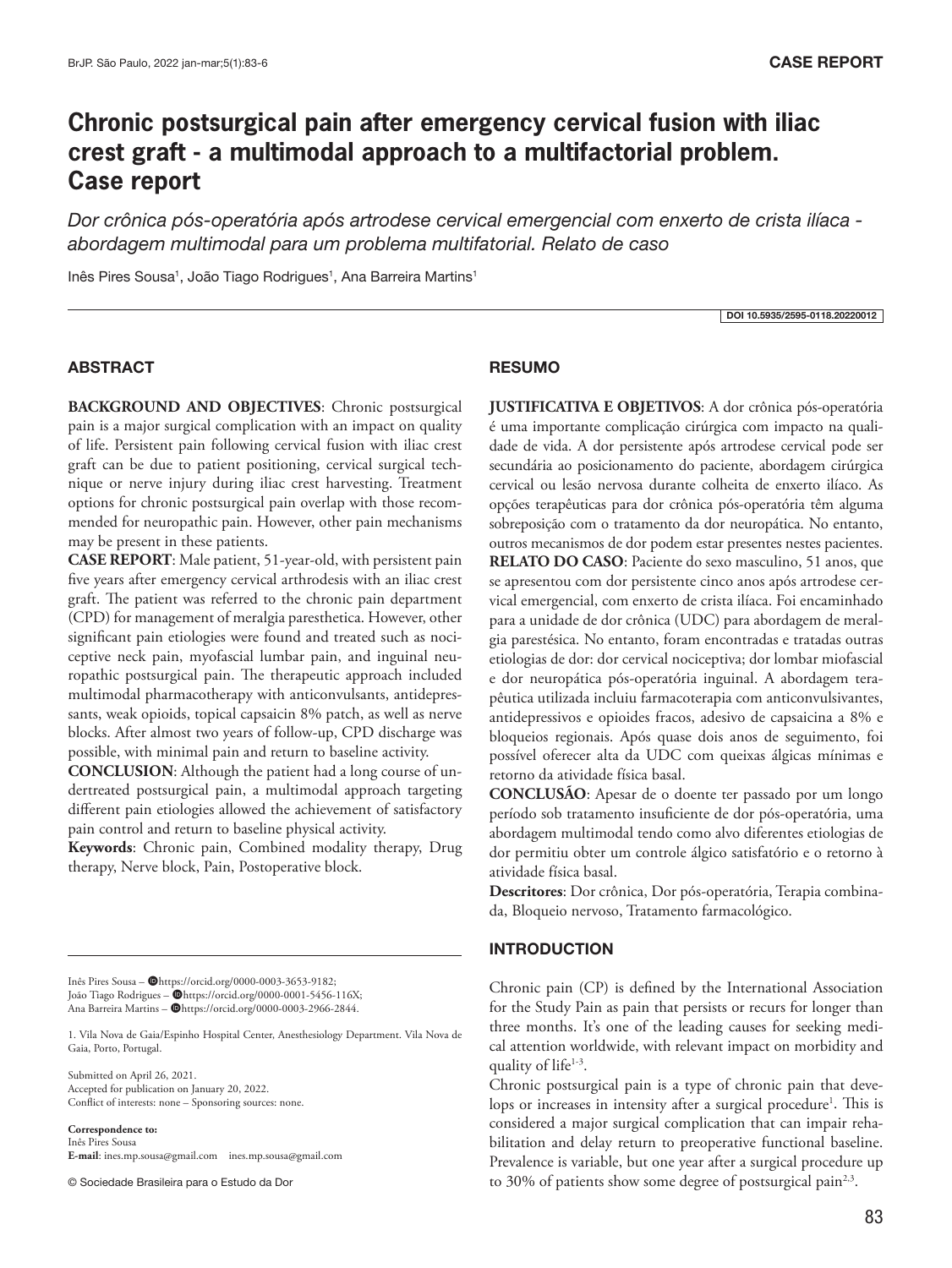Postsurgical pain after cervical fusion surgery may arise from patient positioning or surgical techniques. When iliac crest is harvested, persistent donor site pain may occur, usually due to nerve injury<sup>4</sup>.

Research has shown that postsurgical pain usually has neuropathic characteristics - paresthesia, hyperalgesia and/or allodynia. Therefore, many recommended approaches for postsurgical pain have been extrapolated from neuropathic pain management<sup>5</sup>.

Anticonvulsants, antidepressants, and topical lidocaine have been suggested as first line treatment options. Analgesics - paracetamol, non-steroidal anti-inflammatory drugs (NSAID) and weak opioids - are also used. Invasive therapeutic approaches such as neuromodulation, nerve blocks and ablations are usually reserved for patients with refractory pain<sup>5,6</sup>.

Although postsurgical pain predominantly has neuropathic characteristics, other etiologies can coexist and may be overlooked. Therefore, thorough clinical interview and physical examination are essential for identifying specific etiologies and managing postsurgical pain<sup>5</sup>.

Furthermore, treatment can be hampered by long pain duration, as the complexity of pain pathophysiology increases over time with pain response amplification, nervous system remodeling and gene expression changes that can become permanent. Early and effective multimodal treatment strategies are paramount to avoid this possibly irreversible process and return patients to regular function levels7 .

The present work reports the approach to a patient presenting with chronic postsurgical pain, through identification and management of a multifactorial condition. The objective was to explore the patient's clinical evolution since referral to the chronic pain department (CPD).

## CASE REPORT

CARE guidelines (Case Report) have been used to prepare this manuscript to increase precision, transparency, and utility for the community<sup>8,9</sup>. Written Free Informed Consent Term (FICT) was obtained from the patient for the publication of this case report and ethics committee approval was waived.

Male patient, 51-years-old, arrived at the CPD with several neck, lower-limb, and low back pain complaints.

These symptoms had started five years before the referral, when the patient – previously healthy and asymptomatic – sustained an 8-meter fall in a work-related accident, resulting in a C6 fracture with upper limb paraparesis. After the accident, an emergency cervical fusion with plate and right-side iliac crest bone graft was performed and, in the immediate postoperative period, the patient recovered from all previously stated neurologic deficits.

After home-discharge, the patient had regular reassessment with his surgeon and reported having pain in the right anterolateral thigh and inguinal region, with neuropathic characteristics.

Treatment with NSAID and paracetamol (325 mg) associated with tramadol (37,5 mg) was initiated. Five years after the accident, due to sustained pain complaints, an electromyography was performed, which confirmed the diagnosis of meralgia paresthetica. The patient was then referred to the CPD to treat this condition.

In the first CPD assessment, the patient stated several pain complaints that were persistent since the postoperative period: pain in the anterolateral thigh and inguinal region of the right lower limb measured by the Numerical Rating Scale (NRS=7), neck pain (NRS=4) and low back pain (NRS=5).

After physical examination, it was possible to better determine the characterization of the patient's pain. The following were identified: hyperalgesia and allodynia in the anterolateral thigh and inguinal region of the right lower limb and several trigger points in the right quadratus lumborum (QL) and erector spine (ES).

From diagnosis workup, a spinal MRI was pointed out, which showed a lumbar hernia without compression or radiculopathy and no evidence of cervical pathology; as well as a right lower limb electromyography showing meralgia paresthetica.

The conclusion was that the patient had several postsurgical CP etiologies: meralgia paresthetica (which motivated the referral), nociceptive neck pain and myofascial lumbar pain.

Once the different mechanisms of pain were identified, a multimodal approach was initiated.

Oral drugs targeting different pain receptors were prescribed. The patient followed this scheme for 15 months: pregabaline 300 mg/day, duloxetine 60 mg/day, tramadol 200 mg/day; and paracetamol 325 mg + tramadol 37,5 mg fixed association as rescue therapy.

Meralgia paresthetica was directly targeted, performing an ultrasound-guided right lateral femoral cutaneous nerve (LFCN) block using perineural ropivacaine (0.2%) 10 mg and dexamethasone 4 mg.

## **Follow-up at four months after admission**

On the first follow-up appointment, the patient stated mitigation of neck pain (NRS=0); persistence of low back pain (NRS=5); mitigation of anterolateral right thigh pain (NRS=0) but persistence of inguinal pain with allodynia and paresthesia (NRS=6). To treat the persistent inguinal neuropathic pain, a capsaicin 8% patch was applied in the affected area. One month after this treatment, the patient stated mitigation of inguinal pain (NRS=0). However, an evaluation performed three months after treatment showed recurrence of pain (NRS=5, in average). Thus, a second session of capsaicin 8% patch was performed. Pain assessment three months after the second treatment showed mitigation of pain (NRS=0).

## **Follow up twelve months after admission**

On the second follow-up appointment, the patient stated mitigation of neck pain, anterolateral right thigh, and inguinal pain (NRS=0), but persistence of myofascial lumbar pain (NRS=5). To approach the patient's low back pain, ultrasound guided ES Plane and QL nerve blocks using ropivacaine (0.2%) 40 mg and dexamethasone 4 mg were performed.

On the last follow-up appointment (22 months after admission), the patient was found to have residual pain. He had restarted a regular physical activity plan for the first time since the surgery,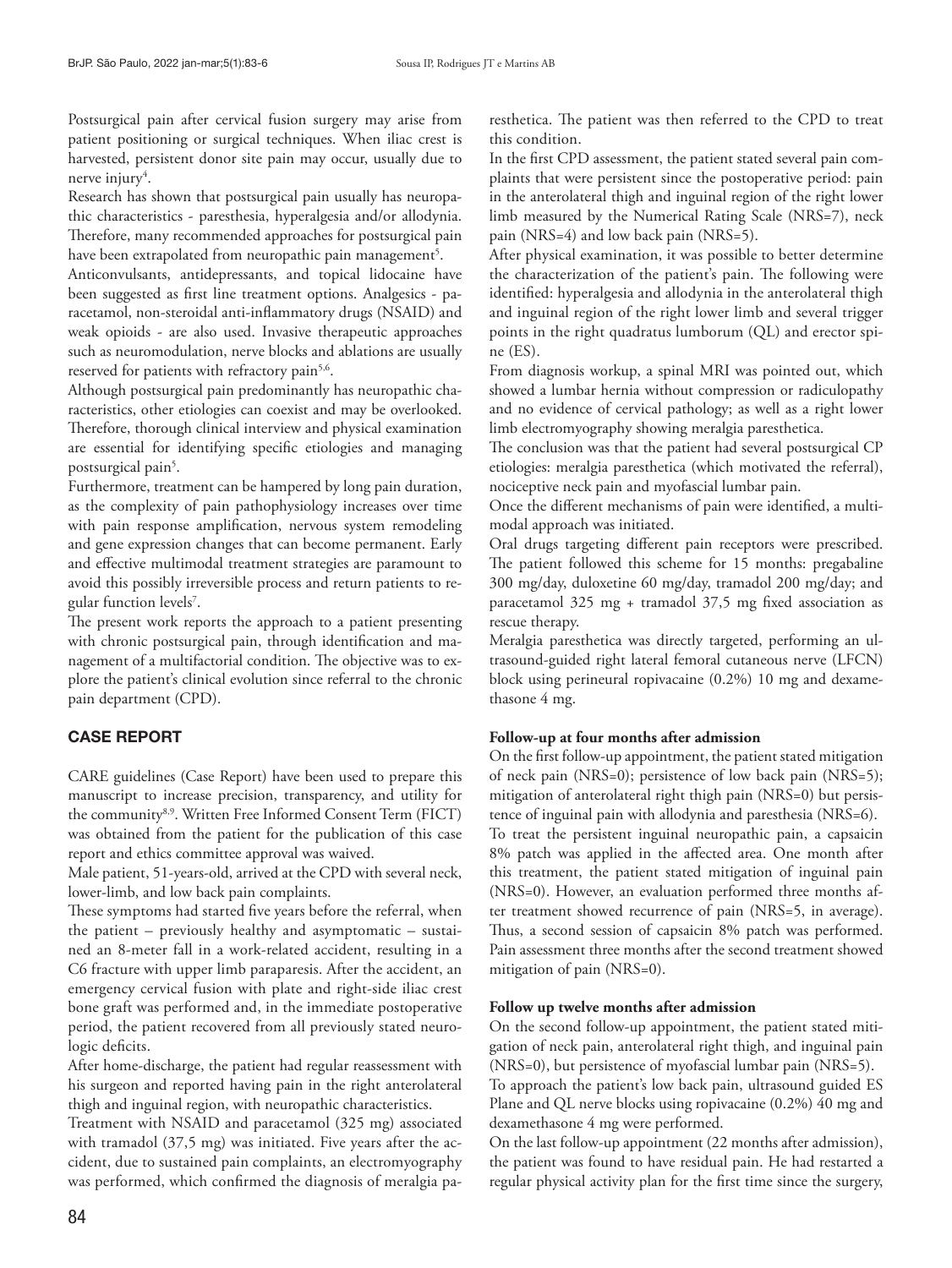Dor crônica pós-operatória após artrodese cervical emergencial com enxerto de crista ilíaca - abordagem multimodal para um problema multifatorial. Relato de caso



Figure 1. Case report timeline

NSAID = non-steroidal anti-inflammatory drugs; NRS = numerical rating scale; LFCN = lateral femoral cutaneous nerve; UG = ultrasound quided; ESP = Erector spinae plane; QL = Quadratus lumborum

with good tolerance. Optimized pain control allowed for a reduction in oral drug dosage: pregabaline 75 mg/day and paracetamol 325 mg plus tramadol 37.5 mg as rescue therapy.

After almost two years of follow-up, CPD discharge was possible, with minimal pain and return to baseline activity. To this date, the patient had no recurrence of previous complaints.

#### **DISCUSSION**

The patient was suffering from chronic postsurgical pain which lasted for five years before the first contact with the CPD. Cervical and lumbar nociceptive pain and anterolateral right thigh neuropathic pain were identified.

The hypothesis was that a major component of the patient's CP was related to iliac crest harvesting. This surgical technique is still widely used for bone defects, although there are some alternatives - allografts, prosthesis material and growth factors - as autologous bone grafts show adequate mechanical and biological properties and do not have the potential infectious and immu-

nogenic risks of heterologous materials<sup>10</sup>. However, iliac crest harvesting may be complicated due to acute postoperative pain, vascular complications, and nerve damage – most often LFCN or ilioinguinal nerves<sup>11</sup>. Lesion to these sensitive nerves can lead to neuropathic pain in their territories: lesion to LFCN leads to meralgia paresthetica - anterolateral thigh pain, paresthesia, and allodynia; lesion to ilioinguinal nerve leads to inguinal and upper thigh neuropathic pain. Treatment options are the same as for other neuropathic pain syndromes<sup>12</sup>.

As part of a multimodal approach, oral pharmacotherapy targeting multiple pain receptors was initiated. An invasive procedure (ultrasound-guided nerve block) targeting the most intense and limiting pain injury - was performed: meralgia paresthetica due to documented LFCN. This technique mitigated the anterolateral thigh component of pain, which highlighted the persistence of inguinal pain in the first follow-up evaluation.

Because the persistent inguinal pain was in a limited and well-defined area, trial with capsaicin 8% patch was performed. This is an established treatment for neuropathic CP syndromes,